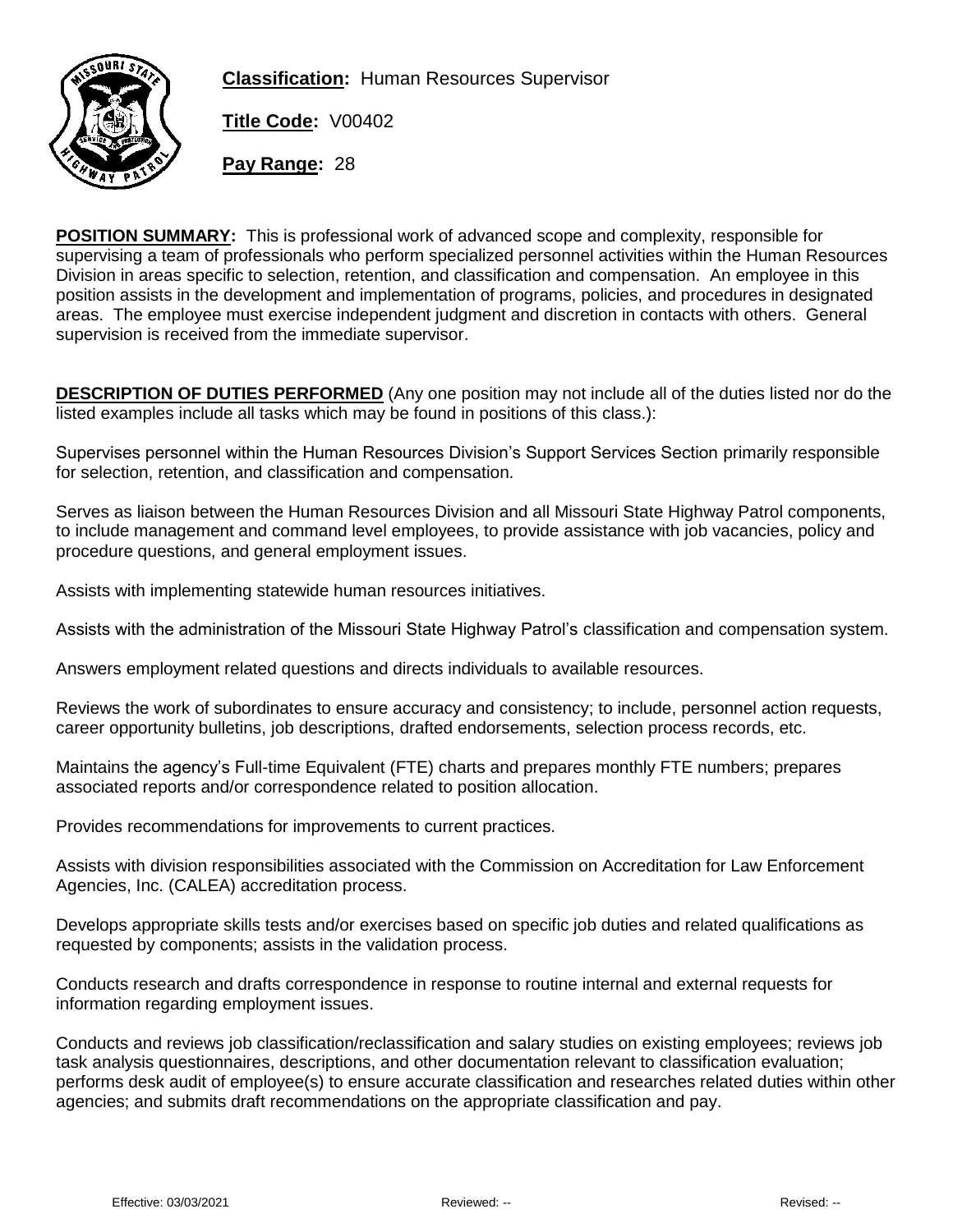## **Classification:** Human Resources Supervisor **Page 2 Page 2 Page 2**

Conducts and reviews pay surveys for current and proposed job classifications as well as those requested by outside agencies; develops the appropriate survey instrument, determines the appropriate parties to be surveyed; calculates the cost impact of the proposed pay adjustments; and makes recommendations as to the appropriate pay range.

Prepares and analyzes data for reports such as turnover rates, current vacancies, adverse impact, etc.

Assists with the development of applicable HR databases, i.e. on-line application system, FTE database, etc.; responsible for maintaining these databases and fielding all related questions.

Assists with reviewing and revising forms, policies, etc. as needed.

Maintains knowledge about employee benefits, such as health insurance, retirement, life insurance, deferred compensation, and cafeteria plan.

Coordinates payroll issues by ensuring accurate amounts are reported and qualifying justification is provided.

Provides training to current employees in assigned human resources areas.

Attends meetings, seminars, conferences, training programs, etc. pertaining to work related issues.

Performs job-related travel as needed.

Performs other related work as assigned.

**REQUIRED KNOWLEDGE, SKILLS, AND ABILITIES:** Extensive knowledge of the laws, principles, and practices of human resources (HR) with particular reference to classification, compensation, employee performance, recruitment, selection of employees, placement, retention, employee relations, Title VII, ADA, ADEA, Civil Rights Act, Affirmative Action, EEO Regulations, FLSA, FMLA, discrimination and harassment issues, etc.

Knowledge of Patrol policies, procedures, rules, and regulations.

Knowledge of the basic principles and practices of supervisory and management techniques.

Working knowledge of SAM II HR functions and transactions

Working knowledge of statistical concepts and methods.

Working knowledge of personal computers and software (e.g., Microsoft Word, Excel, Lotus Notes, Internet, PowerPoint, SAM II HR, etc.).

Possess excellent communications skills to include: proper and effective use of grammar, punctuation, and sentence structure.

Ability to research, gather, correlate, and analyze facts to develop letters, charts, and statistical reports and develop recommendations and/or solutions to issues.

Ability to work as a team member and positively interact with a variety of people, including administrative staff, employees, applicants, and the public.

Ability to manage and prioritize a large amount of work within predetermined deadlines.

Ability to effectively handle stressful and adverse situations.